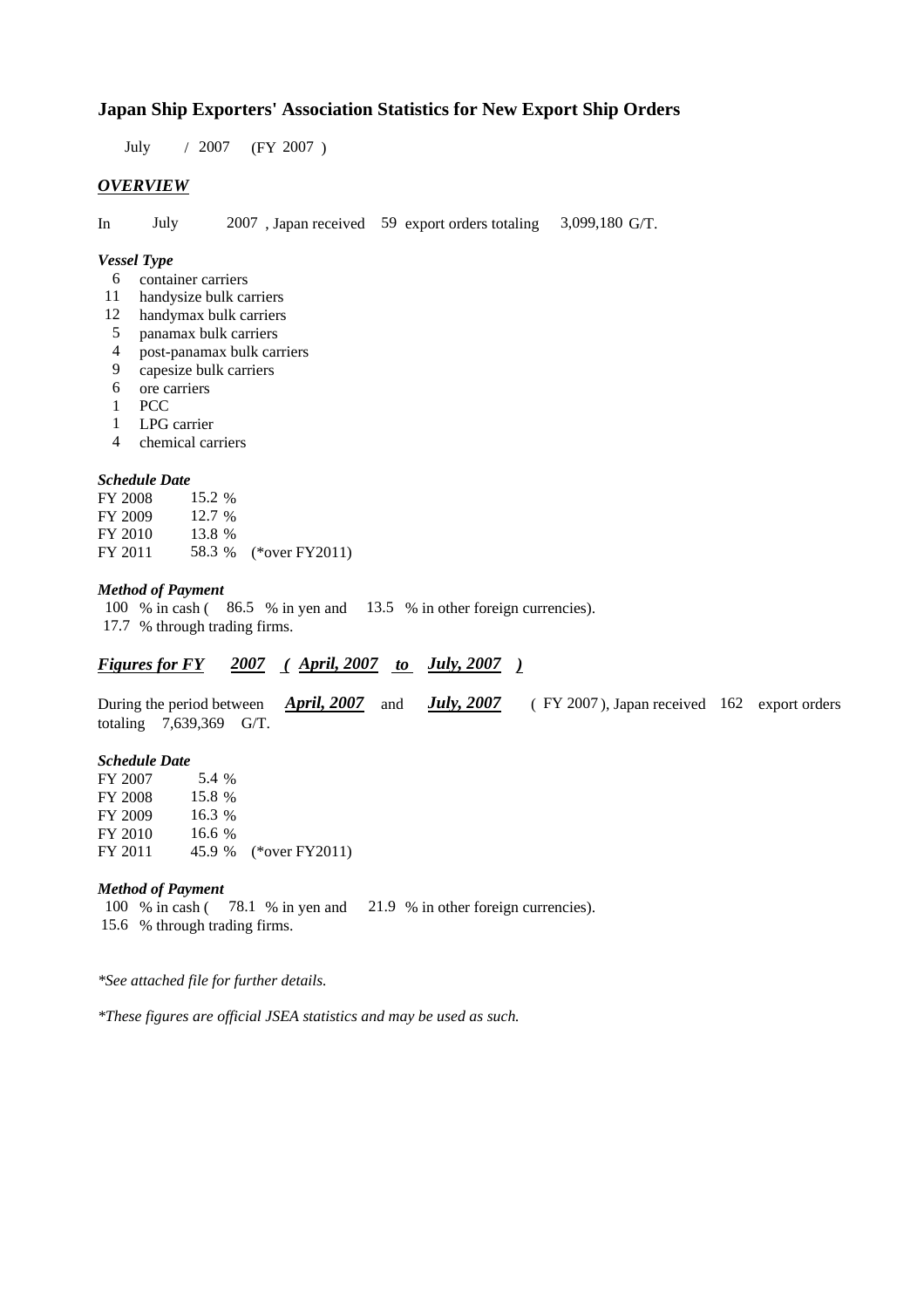# Based on Fiscal Year

No. G/T No. G/T No. G/T No. G/T No. G/T No. G/T No. G/T No. G/TGeneral Cargos ( 33 1,252,290 5 166,950 0 0 1 17,200 1 13,350 6 342,600 8 373,150 14 557,300 Bulk Carriers 331 15,399,270 29 1,436,270 43 1,782,640 21 940,900 24 888,700 48 2,729,830 136 6,342,070 195 8,959,630 Tankers | 112| 5,462,249|| 4| 117,650| 0| 0| 1| 120,300| 12| 777,099| 5| 26,750| 18| 924,149|| 31| 1,469,849 Combined Carriers 0 0 0 0 0 0 0 0 0 0 0 0 0 0 0 0Others 0 0 0 0 0 0 0 0 0 0 0 0 0 0 0 0 $\mathbf{0}$ Total 476 22,113,809 38 1,720,870 43 1,782,640 23 1,078,400 37 1,679,149 59 3,099,180 162 7,639,369 240 10,986,779  $\boxed{FY\,2007 \,/\,FY2006 \,(\%) }$  \* 117.9  $\boxed{ }$  30.0  $\boxed{ }$  89.7  $\boxed{ }$  106.3 147.0  $\boxed{ }$  237.7 140.2 \*\* 81.7 In CGT | | 10,521,499| | 799,874| | 820,943| | 514,359| | 738,606| | 1,300,132| | 3,374,040|| | 4,925,261 Description Apr 06 to Mar 07 March 2007 April 2007 May 2007<br>No. 6/T No. 6/T No. 6/T No. 6/T No. 6/T Apr 06 to Mar 07 | March 2007 | April 2007 | May 2007 | June 2007 | July 2007 | Apr 07 to Jul 07 | Jan 07 to Jul 07

*Figures for shipbuilding orders of 500 G/T and over for export as steel vessels placed with JSEA members are covered.*

\*FY 2006/FY2005

\*\*Calendar Year 2007

JSEA (August 2007)

# New Export Orders Placed in July 2007 (FY 2007)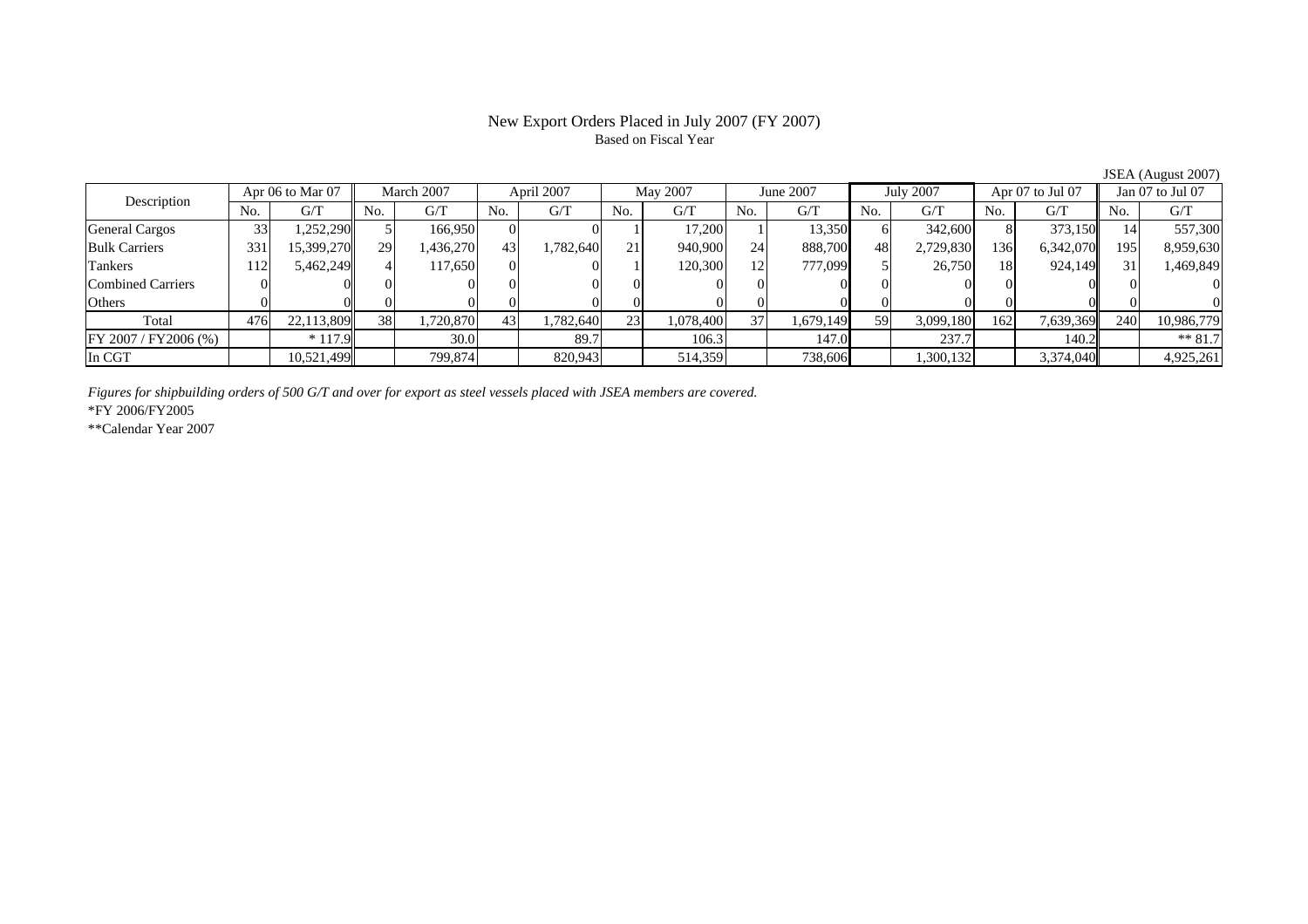# Based on Fiscal Year

No. I G/T II No. I G/T II No. I G/T II No. I G/T G/T II No. I G/T II No. I G/T II No. I G/T II No. I G/T II No  $\mathrm{G}/\mathrm{T}$ General Cargos 26 1,068,981 4 176,166 4 150,001 2 83,980 5 340,349 2 40,696 13 615,026 23 957,387 Bulk Carriers 220 10,156,642 23 1,059,527 17 775,039 13 500,538 15 591,589 23 1,114,436 68 2,981,602 128 5,859,859 Tankers | 73| 4,735,786|| 10| 677,235| 3| 108,250| 3| 143,764| 10| 561,493| 11| 609,890| 27| 1,423,397|| 49| 2,726,964 Combined Carriers 0 0 0 0 0 0 0 0 0 0 0 0 0 0 0 0Others | 0 | 0 | 0 | 0 | 0 | 0 | 0 | 0 | 0 | 0 | 0 | 0 Total 319 15,961,409 37 1,912,928 24 1,033,290 18 728,282 30 1,493,431 36 1,765,022 108 5,020,025 200 9,544,210 FY 2007 / FY2006 (%) \* 105.8 99.9 77.7 93.3 101.0 127.6 101.0 \*\* 95.8 In CGT | | 7,421,886|| | 834,614| | 498,990| | 357,575| | 747,589| | 815,742| | 2,419,896|| | 4,420,468 March 2007 April 2007 May 2007 Description Apr 06 to Mar 07 | March 2007 | April 2007 | May 2007 | June 2007 | July 2007 | Apr 07 to Jul 07 | Jan 07 to Jul 07

*Deliveries of new shipbuilding orders of 500 G/T and over for export as steel vessels placed with JSEA members are covered.*

\*FY 2006/FY2005

\*\*Calendar Year 2007

JSEA (August 2007)

# Export Ships Delivered in July 2007 (FY 2007)